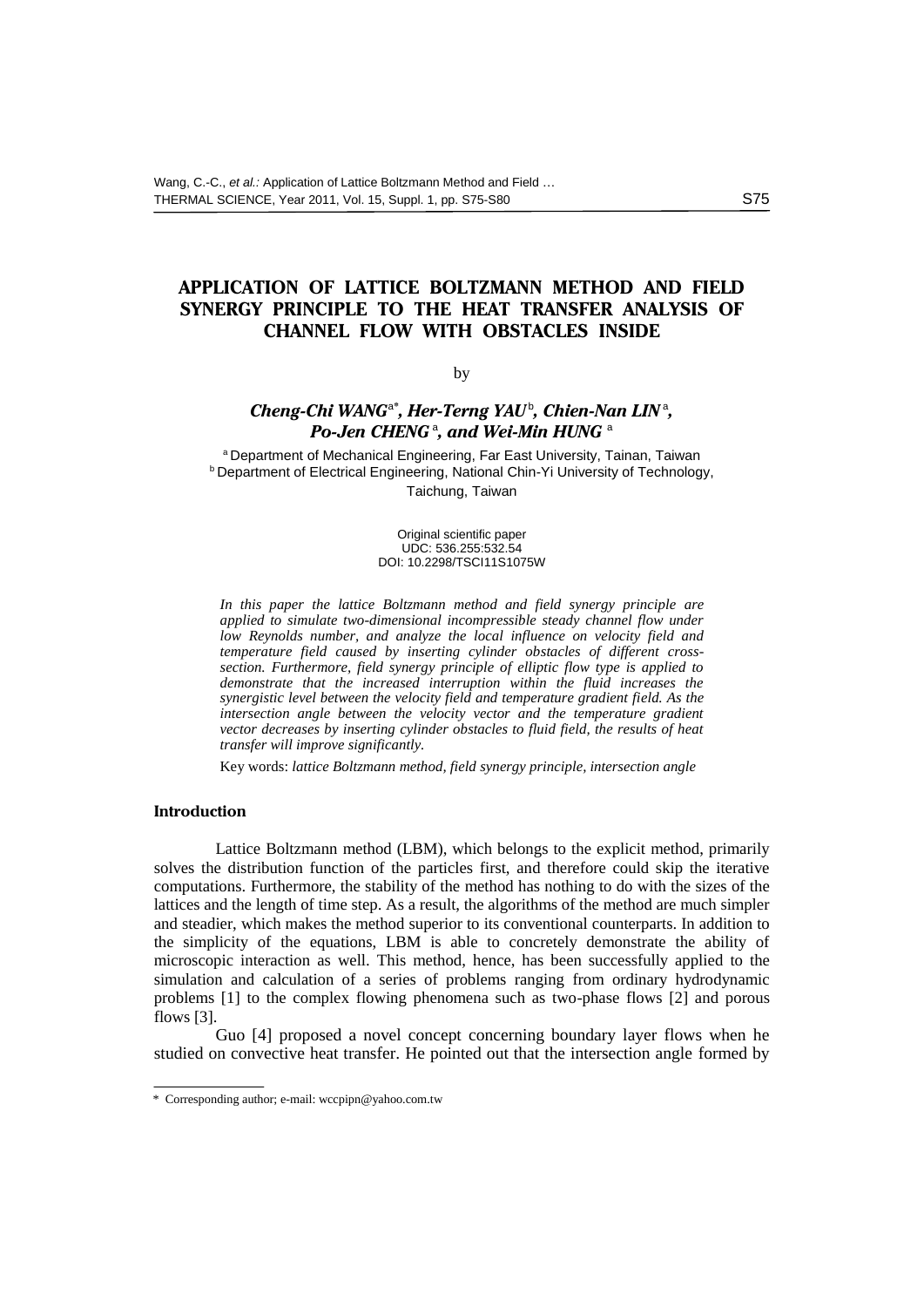the speed vector and the temperature gradient vector in the flow field should be reduced as much as possible in order to enhance heat transfer; the statement is the so-called 'Field Synergy Principle'. Tao *et al.* [5] further applied field synergy principle from parabolic problems to oblong fluid flows. They exemplified that under the conditions of pareddown heat boundary layer, more frequent fluid turbulence and increased velocity gradient around the boundaries, they were able to analyze the effect that helps enhance convective heat transfer by the degree of field synergy principle. In this paper, we employ Lattice Boltzmann Method to simulate two-dimensional incompressible steady channel flow field under low Reynolds number. By inserting the triangular prismatic obstacle with different vertex angles, the impact of the obstacle on the velocity and temperature fields is investigated, and Field Synergy Principle is used in the meantime to analyze and verify the results.

## **Mathematical modeling**

## *Lattice Boltzmann method for velocity and temperature fields*

In the research, the most widely-used D2Q9 Model [6] is utilized to simulate a twodimensional flow field. The D2Q9 Model is comprised of square lattices on which there are three types of particles: a motionless particle, a horizontally- or vertically-moving particle, and a diagonally-moving (forms a 45-degree angle with the line which is horizontal or vertical) particle. The transfer velocity of the lattices is set to be  $c = \delta x/\delta t = \delta y/\delta t$ , where  $\delta x$ and  $\delta y$  represent the moving distances of the particles in the space. The velocity vector of the discrete lattices  $\vec{e}_i$  is defined as follows:<br>  $\vec{e}_i = (0,0), i = 0, \vec{e}_i = (\pm c,0), (0, \pm c)$ 

is defined as follows:  
\n
$$
\vec{e}_i = (0,0), \quad i = 0, \quad \vec{e}_i = (\pm c, 0), (0, \pm c),
$$
\n
$$
i = 1, 2, 3, 4, \quad \vec{e}_i = (\pm c, \pm c), (\pm c, \pm c), i = 5, 6, 7, 8
$$
\n(1)

Lattice Boltzmann method describes the particle distribution function  $f(\vec{x}, \vec{V}, t)$  in the phase space formed by position and velocity;  $\vec{x}$  and  $\vec{V}$  are the position vector and velocity vector, respectively, and *t* denotes the time. The governing equation of the density distribution function is:

$$
f_i(\vec{x} + \vec{e}_i \delta t, t + \delta t) - f_i(\vec{x}, t) = -\frac{1}{\tau_v} [f_i(\vec{x}, t) - f_i^{(eq)}(\vec{x}, t)]
$$
\n(2)

where  $\tau_\nu$  symbolizes the relaxation time in which the density distribution function approaches

the local equilibrium state 
$$
f^{(eq)}
$$
. The density distribution function of the equilibrium state is:  
\n
$$
f_0^{(eq)} = \frac{4\rho}{9} \left[ 1 - \frac{3}{2} \frac{\vec{u}^2}{c^2} \right], \quad f_{1,2,3,4}^{(eq)} = \frac{\rho}{9} \left[ 1 + 3 \frac{(\vec{e}_i \vec{u})}{c^2} + \frac{\rho}{2} \frac{(\vec{e}_i \vec{u}^2)}{c^2} \right],
$$
\n(3)  
\n
$$
f_{5,6,7,8}^{(eq)} = \frac{\rho}{36} \left[ 1 + 3 \frac{(\vec{e}_i \vec{u})}{c^2} + \frac{9}{2} \frac{(\vec{e}_i \vec{u})^2}{c^2} - \frac{3}{2} \frac{\vec{u}^2}{c^2} \right]
$$

The macroscopic density and velocity fields can be expressed as:

$$
\rho = \sum_{i} f_i, \quad \rho \vec{V} = \sum_{i} \vec{e}_i f_i \tag{4}
$$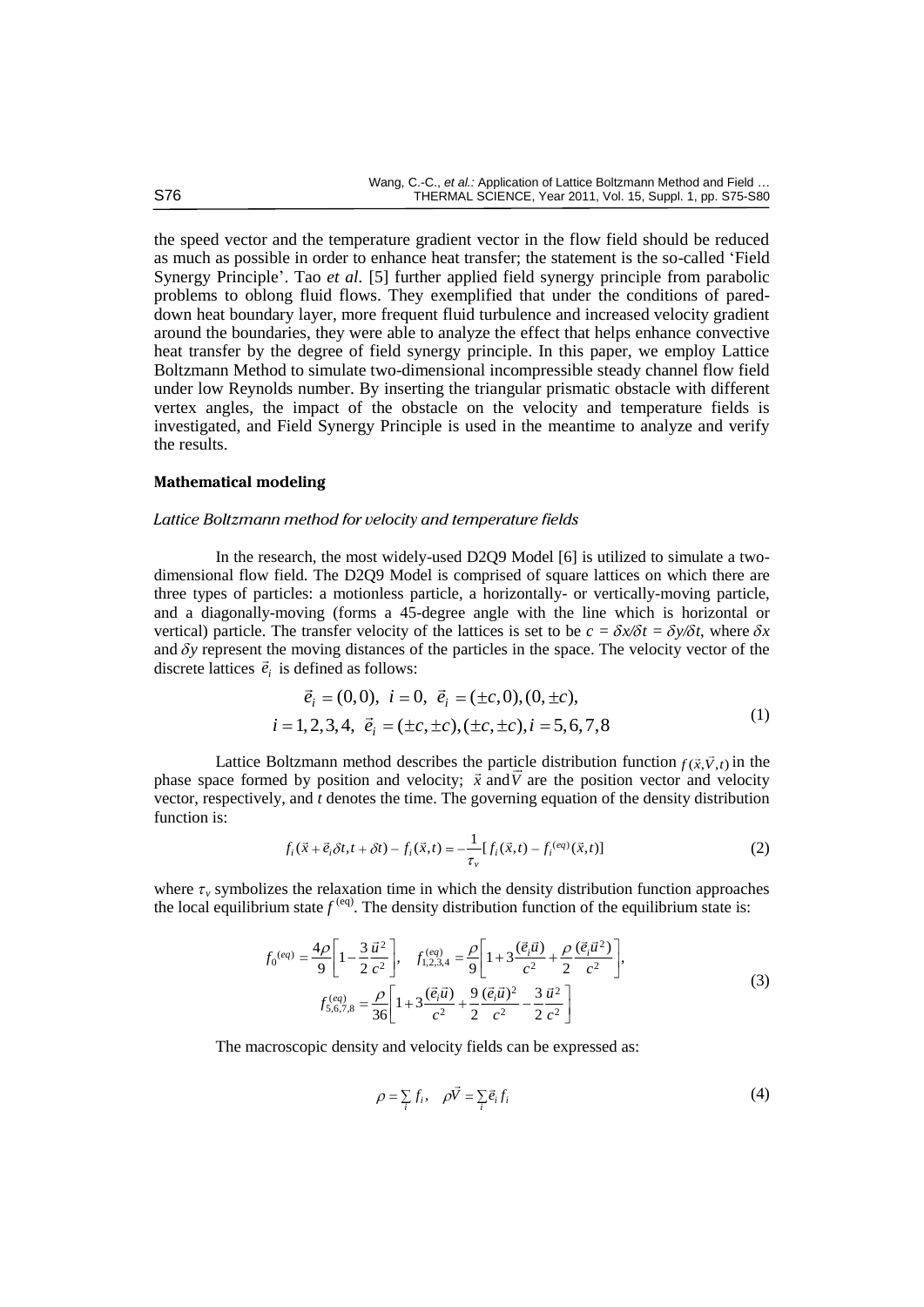Concerning the thermal model in the study, we adopt Peng *et al.*'s [7] model. The simplified governing equation of energy distribution model is:<br> $g_:(\vec{x} + \vec{e}.\delta t, t + \delta t) - g_:(\vec{x}, g) = -\frac{1}{g} [g_*(\vec{x}, t) - g^{(eq)}_*(\vec{x}, t)]$ 

$$
g_i(\vec{x} + \vec{e}_i \delta t, t + \delta t) - g_i(\vec{x}, g) = -\frac{1}{\tau_c} [g_i(\vec{x}, t) - g_i^{(eq)}(\vec{x}, t)]
$$
(5)

where  $\tau_c$  represents the relaxation time as the energy distribution function approaches the relaxation time as the energy distribution function approach the equilibrium state energy distribution function is:<br>  $\vec{V}^2$  (eq)  $\rho \varepsilon \begin{bmatrix} 3 & 3 & (\vec{e}, \vec{V}) & 9 & (\vec{e}, \vec{V})^2 & 3 & \vec{V}^2 \end{bmatrix}$ 

local equilibrium state 
$$
g^{(eq)}
$$
. The equilibrium state energy distribution function is:  
\n
$$
g_0^{(eq)} = -\frac{2\rho \varepsilon \overrightarrow{V}^2}{3c^2}, \quad g_{5,6,7,8}^{(eq)} = \frac{\rho \varepsilon}{9} \left[ \frac{3}{2} + \frac{3}{2} \frac{(\overrightarrow{e_i} \overrightarrow{V})}{c^2} + \frac{9}{2} \frac{(\overrightarrow{e_i} \overrightarrow{V})^2}{c^2} - \frac{3}{2} \frac{\overrightarrow{V}^2}{c^2} \right]
$$
\n(6a)

$$
g_{5,6,7,8}^{eq} = \frac{\rho}{36} \left[ 1 + 3 \frac{(\vec{e}_i \cdot \vec{V})}{c^2} + \frac{9}{2} \frac{(\vec{e}_i \cdot \vec{V})^2}{c^2} - \frac{3}{2} \frac{\vec{V}^2}{c^2} \right]
$$
(6b)

#### *Boundary conditions treatment*

During the simulation performed by LBM, the density distribution function *f* and energy distribution function *g* are the ones evolved. The boundary conditions of the realistic problems, however, are about the boundary conditions of the macroscopic physical quantity; therefore, the microscopic boundary conditions of the corresponding distribution functions have to be set according to flowing macroscopic boundary conditions.

In this study, two kinds of channels are considered: one without cylindrical obstacles and one with an obstacle of triangular prism that has different vertex angles. We place the 90°-vertex angle isosceles triangular prism right in the center of the channel; the width of the channel is *H*; the distance from the centroid to the entrance is 10*H*/3, the length of the hemline is *H*/3, and the distances from the hemline to the upper and lower walls are both *H*/3. The cross-sectional area and the position of the centroid of the 50°-vertex angle isosceles triangular prism are the same as the 90° one.

Regarding the setting of the boundary conditions of flow field velocity, the uniform velocity distribution method ( $U = U_m$ ,  $V = 0$ ) are used to deal with the entrance boundary, and the non-slip boundary conditions for the wall boundaries; the exit boundary, to which the insertion boundary method are applied, is the fixed outlet pressure.

With regard to the setting for the boundary conditions of flow field temperature, the entrance boundary (*T* = *T*<sub>m</sub>), wall boundaries (*T* = *T*<sub>m</sub>) and exit boundary (*T* = *T*<sub>out</sub>, *T*<sub>out</sub> = *T*<sub>w</sub> <  $\langle T_{\rm m} \rangle$  are treated as isothermal boundaries. The main reason we place the triangular prism in the channels is simply to increase the turbulence in the flow field. To prevent other effects that could be unfavorable, the adiabatic boundary is employed for the temperature boundary of the triangular prism. For the setting for adiabatic boundary, the wall temperature gradient which was proposed by Shu *et al.* [8] is utilized.

In dealing with the boundaries, we adopt Zou *et al.* [9] proposal of applying the total rebounding rule to disequilibrium distribution functions, according to the correlation between the macroscopic physical quantity and the distribution functions, to yield an equation, by the boundary conditions, that satisfies the unknown numbers on the boundary lattices. As a result, the density distribution functions on the boundaries must satisfy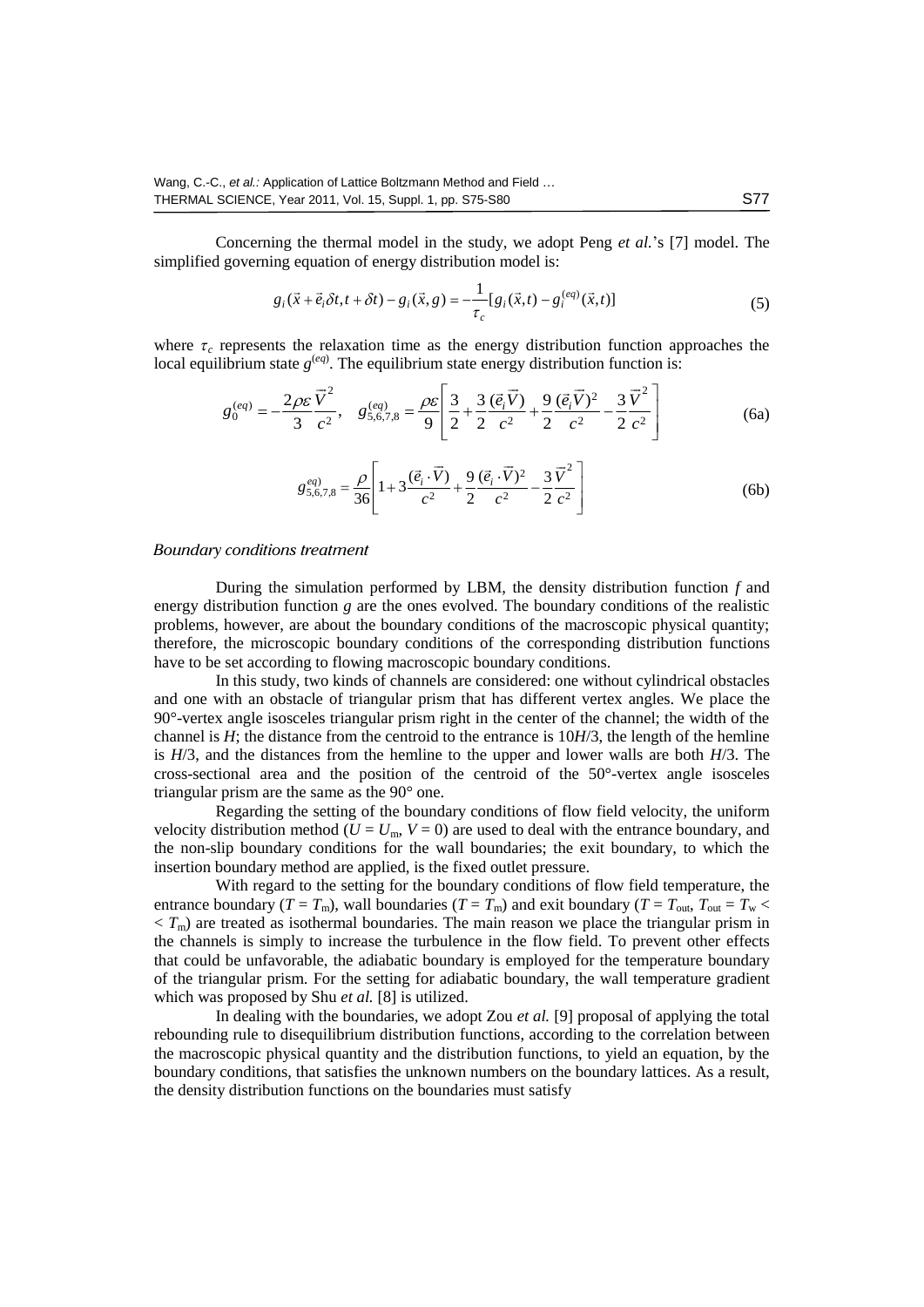$$
f_{\alpha}^{neq} = f_{\beta}^{neq} \tag{7}
$$

and the energy distribution functions must satisfy  
\n
$$
g_{\alpha}^{neq} - \vec{e}_{\alpha}^2 f_{\alpha}^{neq} = -(g_{\beta}^{neq} - \vec{e}_{\beta}^2 f_{\alpha}^{neq})
$$
\n(8)

among which  $\vec{e}_\alpha$  and  $\vec{e}_\beta$  goes in the opposite directions.

## **Results and discussion**

The uniform square mesh (901·61) is used in the study. As the compression effect of LBM is proportional to the square of Mach number, the flow speed within the entrance must be controlled to be lower than the sound speed by 10% in order to avert considerable degree of compression. Consequently, we set the entrance speed to be an appropriate fixed value; through the adjustment to the relaxation factors, different Reynolds numbers are able to be acquired. In addition, the definition of the Nusselt number of the wall is used to determine convective heat transfer and conductive heat transfer.

From the concept of field synergy principle, the non-dimensional integral value should be as large as possible in order to augment the effect of convective heat transfer, which means that the intersection angle between the velocity vector and temperature gradient vector should be as small as possible. The physical meaning of the non-dimensional integral value is the totality of non-dimensional heat source intensity; the greater the intensity of the heat source, the better the effect of heat transfer.

Figure 1 displays the impact of the Reynolds number on the end-wall average Nusselt number in the channels which include the triangular prisms with different vertex angles. If the vertex angle of the triangular prism gets larger, the turbulence effect will be more obvious, which makes the average Nusselt number become larger as well, and the phenomenon will be more apparent with the growth of the Reynolds number. The end-wall average Nusselt number augments by 10.6% and 14.1% respectively when the triangular prisms with 50 and 90-degree vertex angles are placed into the channels under Re = 110. Figure 2 is the diagram of the influence of the Reynolds number on the non-dimensional integral value in the channels which include the triangular prisms with different vertex angles. It is found that the non-dimensional integral value of the channel including the triangular prism with 90-degree vertex angle is larger than that of the channel including the triangular



**Figure 1. Impact of the Reynolds number on the end-wall varies average Nusselt number in the channels which include the triangular prisms with different vertex angles**



**Figure 2. Influence of the Reynolds number on the non-dimensional integral value in the channels including the triangular prisms with different vertex angles**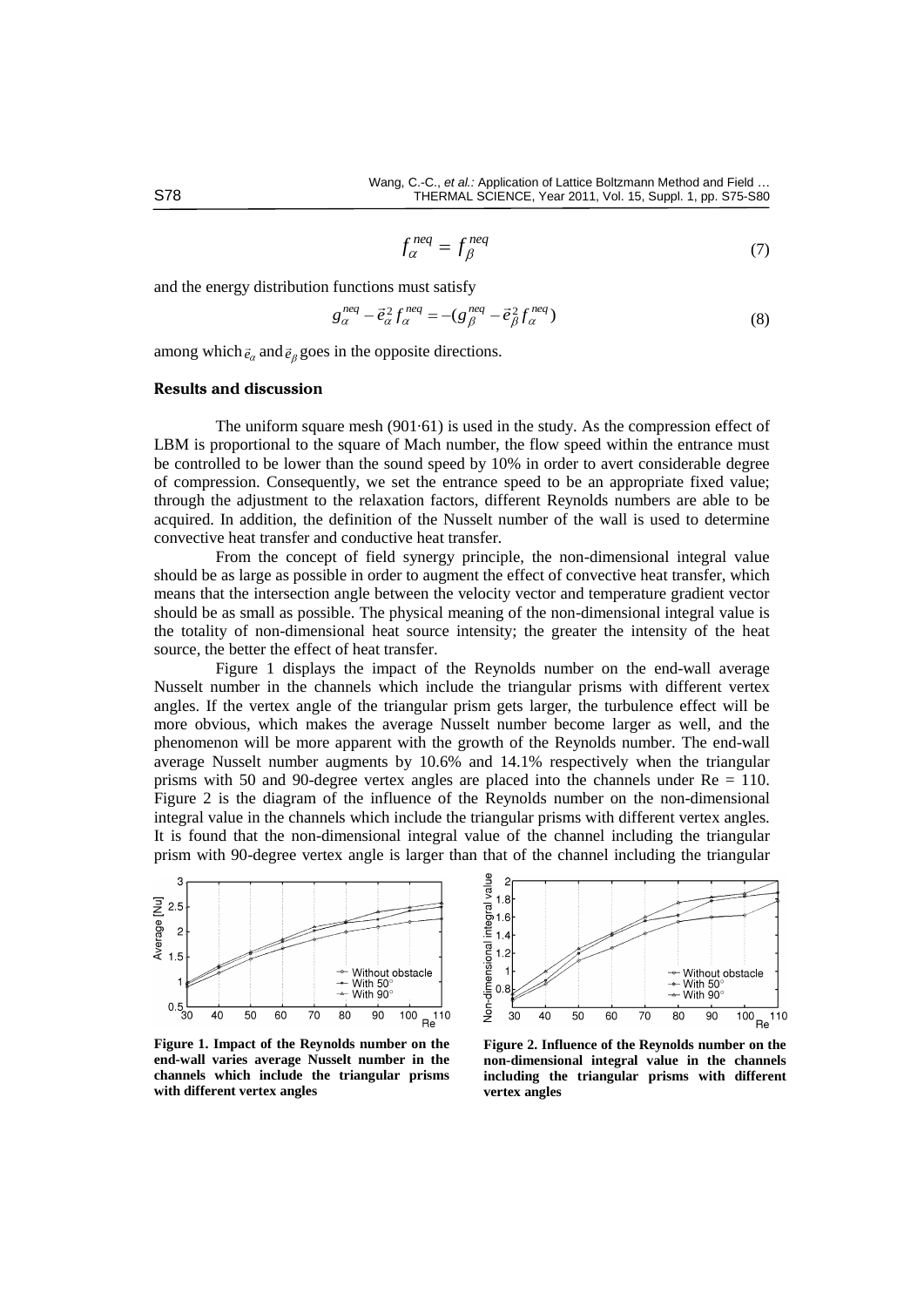prism with 50-degree vertex angle and that of the obstacle-free channel; the phenomenon is more noticeable as the Reynolds number gets larger, which implies that the vertex angles of

the obstacles greatly affect the heat transfer in the system (the greater the vertex angle, the better the effect of heat transfer). Figure 3 illustrates the impact of the Reynolds number on the average synergy angles in the channels which include the triangular prisms with different vertex angles. The placement of the triangular prisms effects better turbulence effect, and therefore promotes preferable synergy level between the velocity field and temperature gradient field. When  $Re = 110$ , the average



**Figure 3. Influence of the Reynolds number on the average synergy angle in the channels including the triangular prisms with different vertex angles**

synergy angles of the channels which include the triangular prisms with 50 and 90-degree vertex angles will make the approximately 1.4-degree and 4.01-degree differences if compared with those of the obstacle-free channel, which verifies the accuracy of the simulation results.

## **Conclusions**

In the study, the fluid flowing is simulated through the channels which include the triangular prisms with different vertex angles using Lattice Boltzmann Method. The triangular prisms play the part of the interference in the flow field; they partially alter the flowing path of the fluid. The circular back-flow that comes into existence in the rear of the triangular prisms affects the fluid that passes through, which influences the temperature gradient of the walls and partially augments the walls' Nusselt numbers. Via the Field Synergy Principle that is suitable for the backflow-accompanied oblong flowing, the effect of heat transfer in the flow field is analyzed from the perspective of the non-dimensionally integral values and average synergy angles. The analytical result proves that when the synergy level between the velocity field and temperature gradient field is higher, the effect of heat transfer will then be better, which successfully verifies the numerical results of the simulations.

## **Acknowledgments**

The financial support of this research by National Science Council of the R.O.C., under Grant No.NSC-99-2221-E-269-008 and NSC-99-2221-E-269-009-MY2 is greatly appreciated.

#### **Nomenclature**

- *i e* – velocity vector of the discrete lattices, [–]
- $\hat{f}$  particle distribution function, [–]
- $-$  energy distribution function,  $[-]$  $\overline{g}$
- *x* – position vector, [–]
- *V* – velocity vector, [–]
- $t$  time, [s]

*Greek letters*

- $\rho$  density, [kgm<sup>-3</sup>]  $\tau$  – relaxation time, [s]
-